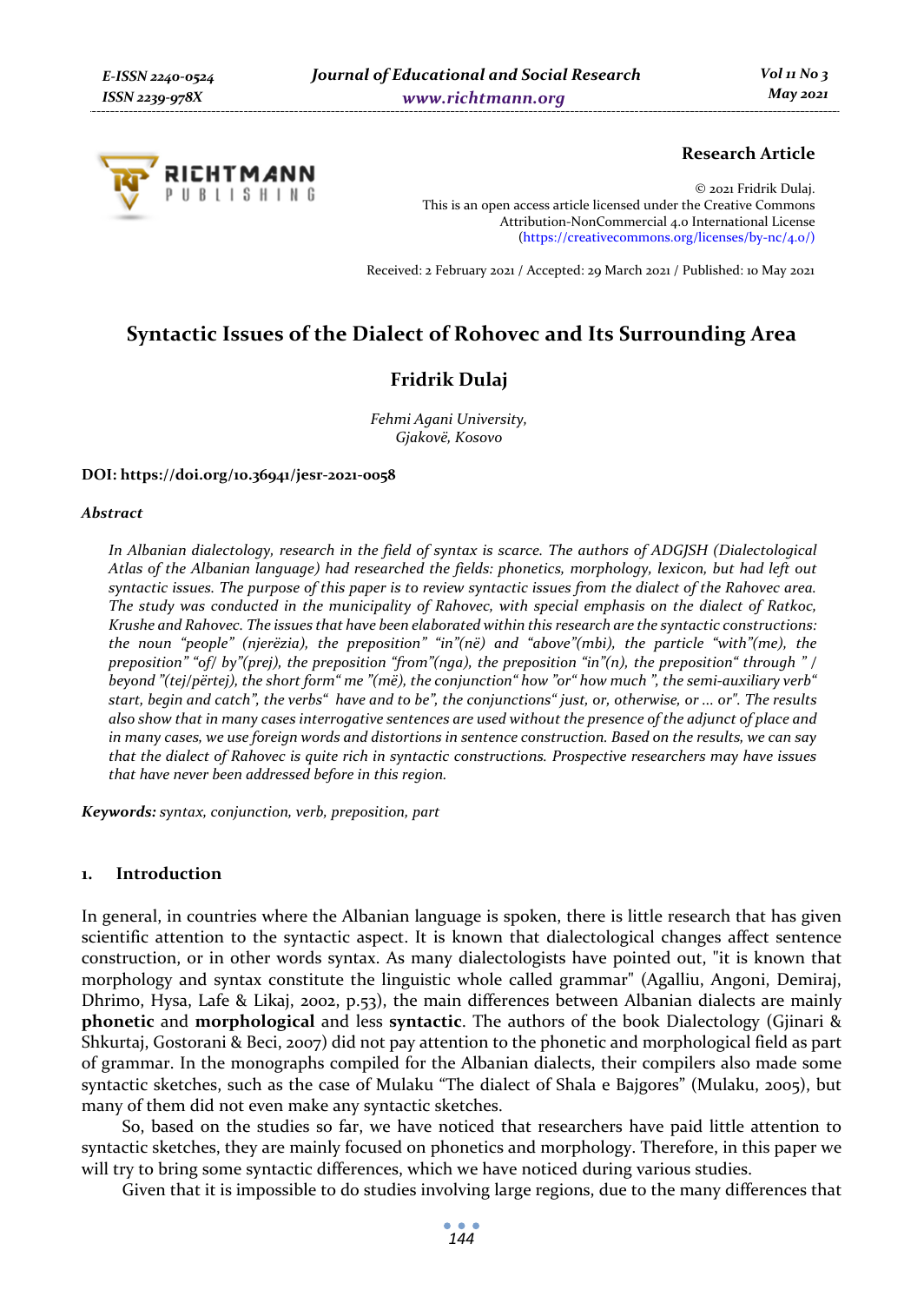| E-ISSN 2240-0524    | Journal of Educational and Social Research | Vol 11 No $\frac{1}{3}$ |
|---------------------|--------------------------------------------|-------------------------|
| $ISSN$ 2239-97 $8X$ | www.richtmann.org                          | May 2021                |

are often also from village to village, in this study you will find a syntactic outline, based on the villages of Ratkoc and Krushe (of Rahovec) as well as the city of Rahovec itself. Based on the study of Dulaj (2016) who has addressed these issues in the form of sketches, it is said that the syntax of the area of Ratkoc and Krusha does not present any difference in relation to other northeastern dialects. Syntactic differences appear mainly in the dialect of the city of Rahovec, Dulaj (2016).

The questionnaire on syntactic variation in Albanian dialects, or the Guide for research in the field of popular syntax, published in the Institute of Linguistics and Literature (1987), is the path on which research in the field of dialectological syntax is being carried out throughout Albanology, and it was an aid or orientation to the issues addressed in this paper.

#### **2. Methodology**

The current research is based on the experiences of our ancient researchers. Albanian dialectology has a tradition in dialectological research, here we can mention the research done by E. Çabej, J. Gjinari, Gj. Shkurtaj, I. Ajeti, L. Mulaku, Q. Murati, R. Mulaku etc. The Dialectological Atlas of the Albanian Language (DAAL) published in Naples in 2007, remains a guide for research in this field. The data collection tool is unstructured interview, free conversation with subjects. The subjects are not defined in advance they are members of the case. Two genders over the age of sixty were included in the interview.

#### **3. Noun and Verb Phrases Recorded in the Dialect of Rahovec**

According to the field research, it turns out that in the dialect of Rahovec and its surroundings, the predicate verb appears in the plural number "gjinja ken qut" ("folks were awake"). The name folks in the phrase "people were awake" appears "folks were awake", or in the singular "the man was awake". It follows that we have not heard the summary name of mankind, but the phrase "the people were awake" has helped us to say this.

The noun of the accusative case with the preposition "in" and "over", which is followed by the other noun in the accusative case or by an adjective, in this dialect remains in the indefinite form, such as: *he fell on the shore of the stream (ra n'breg t'prronit), he went to the smith's hill (ra n'koder t'kavaçit), He climbed the Prizren fortress (hypi n'kala t'Perzerenit), he entered the old house (hini n'shpi t'vjeter), in the yard of dulve( n'oborr t'dulve)* etc..

## **4. Objective Phrase in the Dialect of Rahovec**

In the dialect of Rahovec, almost, in the whole area, in the three areas, the two forms of the phrases "a bag of wheat" and "a bag with wheat" are heard to be used in parallel, such as: I borrowed a bag of wheat, but also the other form with particle" with" , such as: I borrowed a bag with wheat.

Regarding the construction of the phrase "wooden spoon", in the dialect of Rahovec two forms are heard: with the preposition *from* (used in two forms *pi* and *pej*); *I have a wooden spoon that my husband made for me (e kam ni lug pi drunit qi ma ka maru burri) I have eaten beans with a wooden spoon( kam haŋer pasul me lug pej druni),* and without prepositions*; ( I have amassed the grease with a wooden spoon (e kam mledh tlynin me lug druni) .* 

The adjunct of the restriction in the dialect of Rahovec is not constructed by means of the preposition by, but by the preposition from (*pej*) of the accusative case; Uncle Halit was big by stature (daja Halit a kan i madh pej shtati).

The phrase "he lost his mind" ("ka luajtur nga mendtë"), in the dialect of Rahovec is heard in two forms; He lost his mind (ka lujt mensh) without the preposition of the accusative case and not infrequently: he is out of his mind (ka lujtë pej menve) with the preposition of the accusative case of (pej). If we refer to map 139 of Dialectological Atlas of the Albanian language –ADGJSH (*2007, p.427*), point 35 also comes out with the preposition "of" (pej).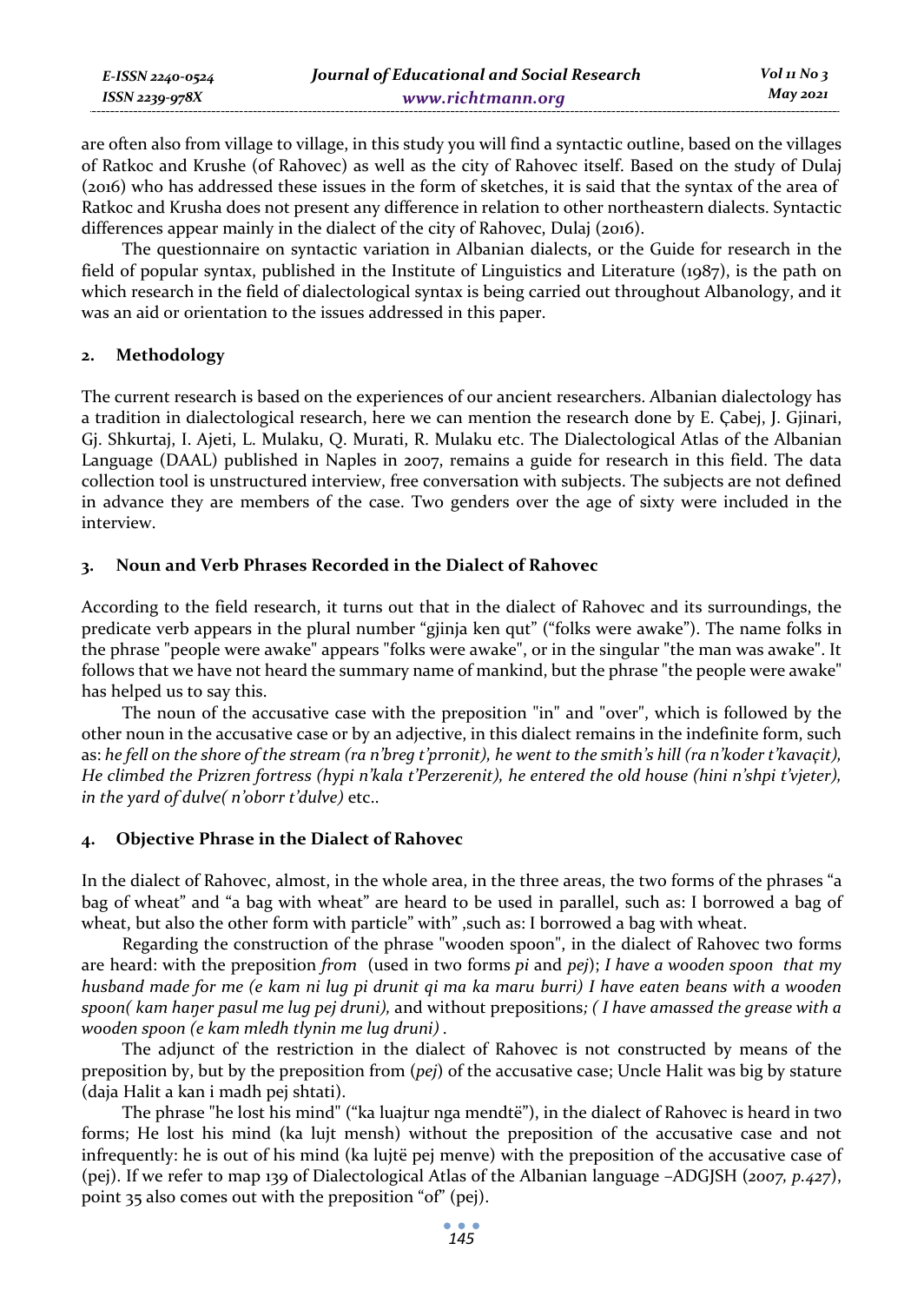| E-ISSN 2240-0524 | Journal of Educational and Social Research | Vol 11 No 3 |
|------------------|--------------------------------------------|-------------|
| ISSN 2239-978X   | www.richtmann.org                          | May 2021    |

When the subject is accompanied by a noun in the accusative case, as in the question of the questionnaire " The grandfather left with his son ", in the dialect of Rahovec and the surrounding area, the predicate verb appears in the plural; father *and son set off for the mountains, Bajrami and his nephew boarded the bus.* 

Regarding the subject-predicate adaptation, according to the word order in the sentence, in the dialect of Rahovec and its surroundings it appears: *they all got what they deserved* (*si i miri si i keqi barabar e ka pas hakun*) , i.e. the predicate verb appears in the singular: *all hands and the cook followed my lead (mas meje ka ardh dreqi e i biri)* 

#### **5. Circumstantial Sentence**

The adjunct of place, which shows the direction of the movement, in the dialect of Rahovec and its surroundings, is always used with prepositions, such as: *I've headed to Prizren (rash n'Prizren*) , *I've headed to Rahovec (rash n' Rahovec)* , *I've headed to the valley* (rash **n**'rrafsh), I've turned to faith( rash **n'**din e n'iman), *I've fallen into a rag* (rash n'cerg) etc.. In other cases it is also used with prepositions*; I went to Rahovec (shkova n'Rahovec*), *I went to Perzeren( shkova n'Perzeren), I went to the market (shkova n'pazar), I went to a wedding (shkova n'darsem ), I went to espress my condolences (shkova n'pame) , I went to congratulate them (shkova n' perher)* etc..

The usage of adjunct of reason in the dialect of Rahovec and its surroundings is different. The older generation tends to preserve the old form, which is used in most of the northeastern Gegërisht( Albanian old dialect) , which forms the adjunct of reason without prepositions: *he is starving (diq uni, ka dek uni*) etc., whereas the younger generation, found under the pressure of linguistic and extralinguistic factors, tends to construct the adevrbial of reason with the preposition "of "(prej) , such as*.: he's duying of hunger( diq pej urie)*, as well as: *I'm duying of heat( plasa pej vape).* 

In the dialect of Rahovec and its surroundings, but also in other dialects around, the preposition**:**  *through" / beyond" (tej/përtej)***,** is heard to be in the accusative case. The speaker of Rahovec and other speakers around this dialect use the forms: *through / beyond the road (tej/p'rtej rruges)*, *through/ beyond the mountain (tej/p'rtej malit).* The preposition "accros"(matan) is used quite often, as well; such as: *accross the street (matan rrugës), acrross the stream (matan prronit)* etc. Such situation is presented in the data of ADGJSH, in the map 138 point 35(ADGJSH, 2007, p 426). Regarding the use of the locative case, Rahovec's dialect with the surrounding area seems to have lost it for some time.

I have not heard the use of the locative case, in the whole area of Rahovec. In the dialect of Rahovec with its surrounding area these kind of expresssions are heard*: he went to the mountain (shkoj n'mal), he climbed the mountain (hupi n'mal), he climbed the tree (hypi n'lis), he climbet the nut tree (hypi n'arr), he downed in the water (u myt n'uj), ( he drawned in the mud( u myt n'lloç)* etc.. It should be noted that in the older generation and rarely in the younger generation, in the dialect of Has, we have heard the use of locative case, such as*: he drawned in the water (u myt n'ujt), he drawned in the mud (u myt n'loçt), I met him in the sandy roads (n'rrugt e zallit e zateta)* etc.

The dialec of Rahovec with its surroundings in almost all cases repeats the object through the short form of the personal pronoun, such as*.: He looked at them with binoculars (Ai i kqyrke me dyrbi) / he wrote the letter and handed it to me (ai e shkrujti letren e ma dha n'dor).* The short form of the first person singular with verbs of the imperative mood has an enclitic use, e.g. *throw it to me* (*xhuma); take me to Dejnë (çomë deri n'Dejnë)/ hold my hand so I can stand up (kapma doren t'çona)/ lead me (primë p'r para)/ bring me some water (bjerma ni pik uj)*. Regarding the association of the demonstrative pronoun with the name in the speech of Rahovec with the surroundings, the syntactic structure is dual, ie, both forms use the association with the noun in the indefinite form, but also the association with the noun in the definite form, e.g. .:.: *that boy is coming (aj djali po vjen/ aj djal po vjen)/ this boy said (ky djali tha)/ that boy said (ai djal tha)/ that girl left (ajo çika u nis), that girl is not to be listened to (ajo çik s'ngohet).* 

In this dialect, time-dependent clauses are not constructed by means of the non-definite form of the type " as soon as he came "(me t'ardhur). Characteristic for this dialect is the formation of sentences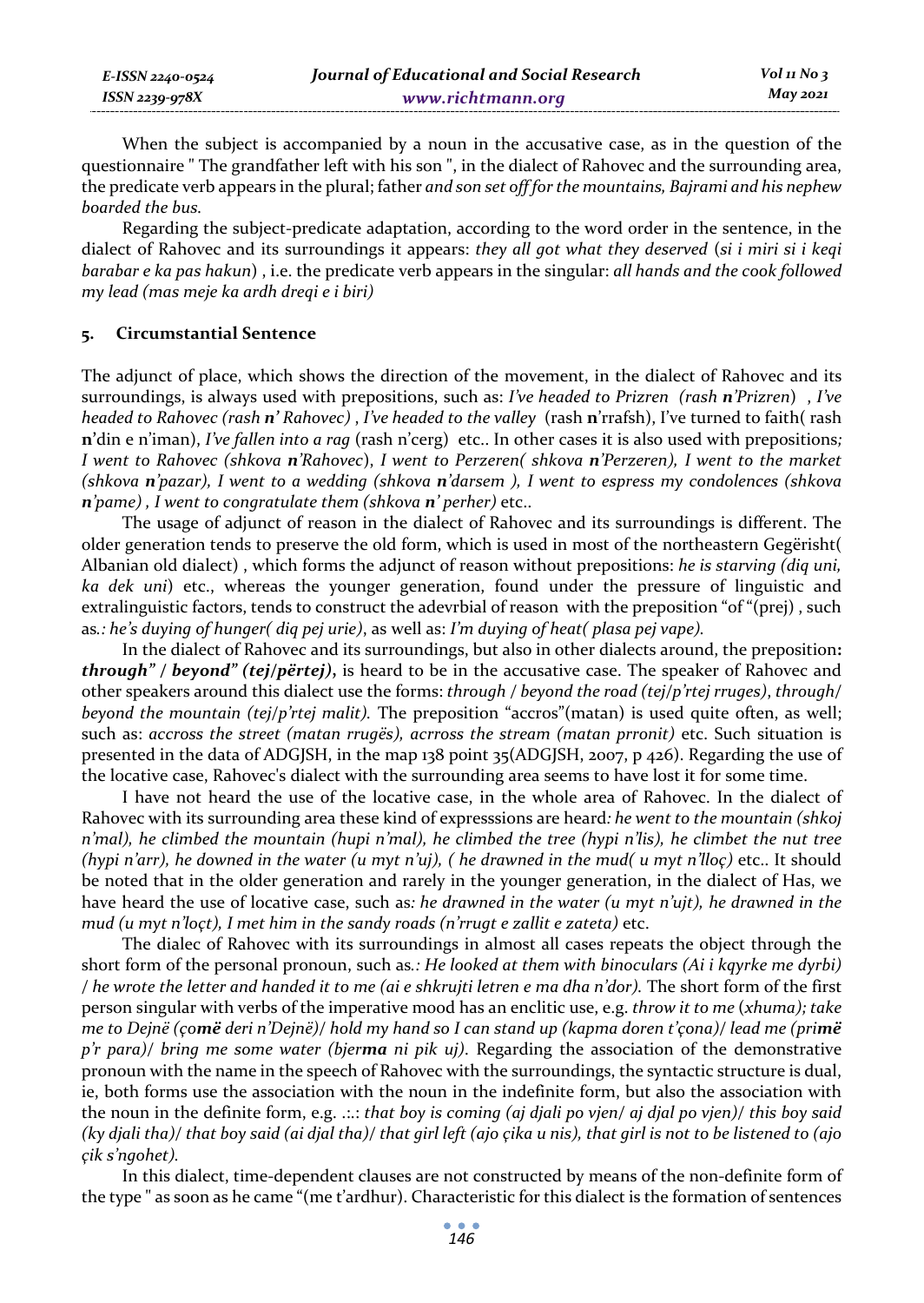*E-ISSN 2240-0524 ISSN 2239-978X*

by means of the conjunction as(si) or as soon (sa), e.g.: *as soon as he came, he took her by her hand (si erdh atje, e mori p'r dore) / as soon as he got home, he called out loud (si hini n'shpi thirri me t'madhe).*  In this dialect, the time caluse constructed with an indefinite form of the type "a saying "(një të thënë") is not used. Even in this case the time caluse is constructed by means of the conjunction *as soon* as (si /sa), e.g.: *he left, as soon as he said (si tha, u nis)/ he hit it, as soon as he saw it( si e pa i mshoj)/ as soon as descended, he was killed (si u lshu posht u vra)/ he died ,as soon as he got inside (sa hini mrena e lshoi shpirti)* etc.

As for the compound verbal predicate, inclined by the semi-auxiliary verb **begin(filloj), start(nis) and catch (zë),** in the dialect of Rahovec and its surroundings, the indefinite form of the past participle of gegërishte (old Albanian dialect) always comes after these verbs , such : *he started to shout( nisi me bertit), he began talking (nisi me fol), he strated walking (nisi me hec), he started to cry (nisi me kajt), he started singing( nisi me knu), he started drinking( ia nisi me pi)* etc.. Even in the interrogative sentences, their formation is usually heard with the form of the infinitive of gegërishte against the standard conjunction, such as: *where to go? (ku me shku?) what to do? (shka me ba?) why come ? (pse me ardh?)* etc.

I have also heard changes in the syntax of the sentence in the verbal forms (instead of the active form the passive form is used). Thus instead of the verb have I heard the verb am e.g.: *Am I blame (Am I to blame?) (A jam une faj (a kam unë faj?))*. There are cases when the definite form of the name, speaker or writer in Rahovec (only within the city of Rahovec) is used in the indefinite form and at the same time the predicate verb does not fit the corresponding form, e.g.: *Father Shtjefn return from church* (At Shtjefën(Haxhijat, 1957) kthen prej kishe). Such syntactic constructions are regularly heard in the city of Rahovec as: *when tomorrow is, I am going to go to Xhakovë. (tomorrow) (kur po bahet neser du me shku n'Xhakovë. (të nesërmen))*. *I am on leave until the thirty first (thirty-one) (Jam pushim deri me tridhte t'parin (tridhjetë e një)),* etc

## **6. Sentence Constructed with Prepositions për (for) and pej (from)**

The dialect of Rahovec, as well as other dialects in northeastern Gegërisht, has built the ajunct of place by means of the preposition **from(pej)** which morphologically belongs to the ablative case, while in the standard it should be separated from the preposition of the accusative case **for(për)** e.g. *: Are you coming to go home?( A po vjen shkojm pej shpie?), Shall we go to home?( a shkojm pej shpie?), Shall we take the cows to home?(a i nisim lopt pej shpie?) , The market is closed; shall we go to home? (u kry pazari a shkojm pej shpie?)* etc. Instaed of: *Are you coming home? (A po vjen shkojm per shpi?), shall we go home? (a shkojm per shpi?), shall we take the cows at home? (a i nisim lopt per shpi?), The market is closed, shall we go home? (u kry pazari a shkojm per shpi?) etc.* To indicate the origin (place of birth) of a person or a tribe even in the dialect of Rahovec and the surrounding area, as in the whole northeastern Gegërisht(old Albanian dialect), speakers use the preposition of the ablative case for example*: I am from Drenoc (un jam pej Drenofcit), I am from Zaçisht( una jam pej Zaçishtit), I am from Vrajak( une jam pej Vrajake), I am from Ratkoc (un jam pej Ratkoci),* etc.

In both areas (Ratkoc and Krusha), in the function of the subject, the second noun is indefinite and is at the end of the sentence after the object, while in the dialect of the city of Rahovec the second name is definite and is at the beginning of the sentence before predicates eg: *Mulla Shiap was his name( His name was Mulla Shaip)(Mulla Shaipi ka pas emnin ( e ka pas emrin Mulla Shaip)).* In Rahovec, the definite form is often heard instead of the indefinite form, e.g*. I am meeting him this week (I am going to meet him this week) (Qit javen po takoj (këtë javë e takoj)*); in this case the noun week should be functioning as an adjunct of time, by getting defined in accusative case with the preposition this, it switches to function as an object.

There are cases when the adjunct of place is created with the preposition *for* in the accusative case , whereas in standard Albanian language , it should be a noun in ablative case with the preposition *from*, e.g.: he was bleeding from his nose (I dilke xhak per hunsh, i dilte gjaku prej hundësh), he grabbed him by the ribs (e kapte per brish) etc. In Rahovec the use of the present tense for the future tense is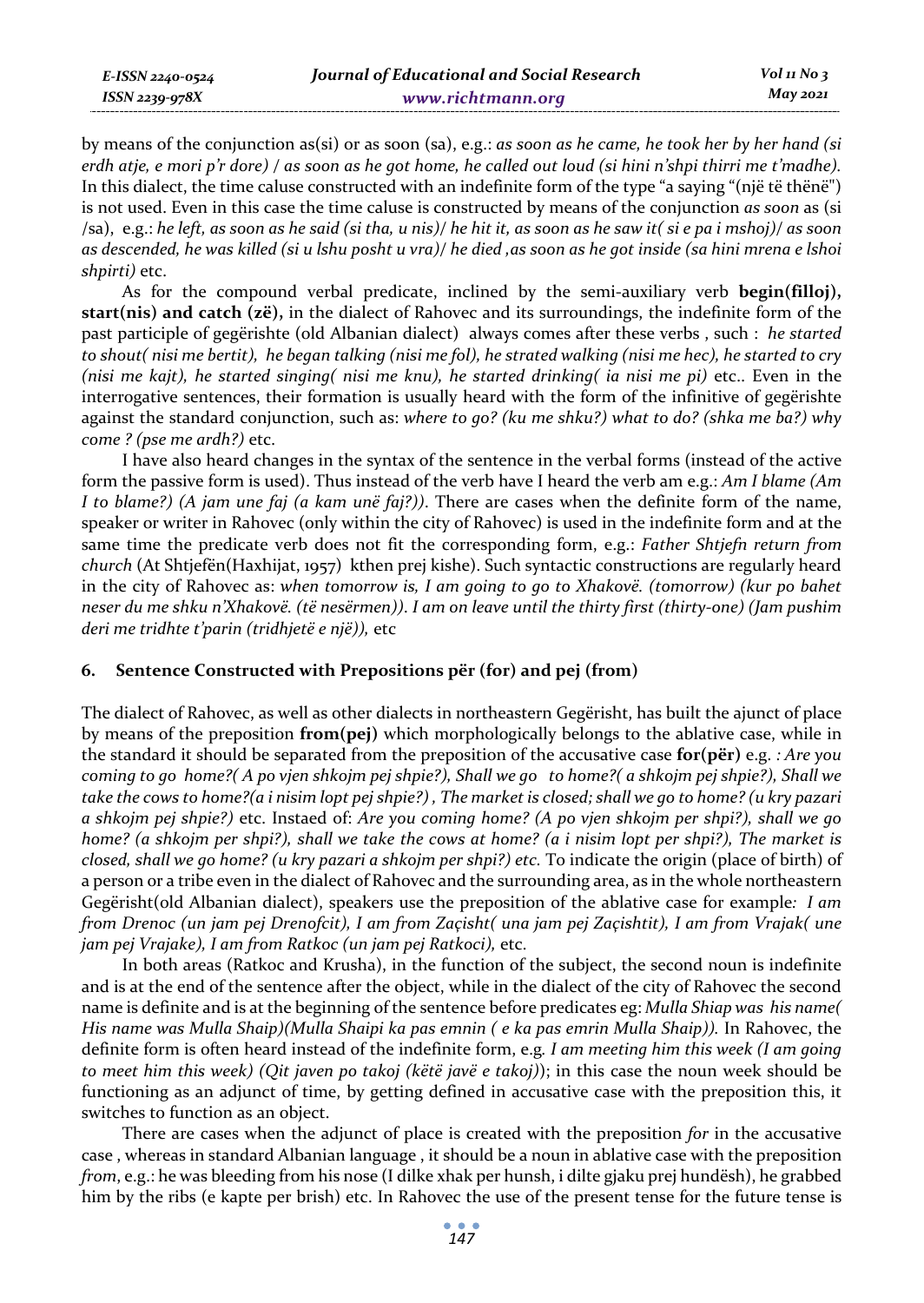*E-ISSN 2240-0524 ISSN 2239-978X*

often heard He is finding the document, (he finds the document) (Ai po gjet dokumentit, (ai ta gjen dokumentin)). Even in the Rahovec dialect with its surrounding areas, as in other northeastern dialects, the masculine nouns that make the plural with *-e* take masculine adjectives, for example: a high mountain, two high mountains (ni mal i nalt, dy male t'nalta); a deep well, two deep wells (ni pus i fell, dy puse t'fella).

#### **7. The Order of Words in Some Sentences**

In the dialect of the city of Rahovec, mainly in the older generation, I have heard the use of a noun in the nominative case in the definite form accompanied by the indefinite article *one /a* (ni (one)), instead of the noun in the indefinite form in the nominative case , e.g. : We have been to a teacher to learn the letters (Jimi kon te ni msusi me msu germa); One first party we have been six months( We have been the first party for six months) (Ni partia e para neve jemi kon gjasht muj (ne kemi qenë partia e parë gjashtë muaj. The use of indefinite article one /a (ni (një)) when the noun is in the definite form even when the noun is in accusative case form is a common phenomenon in the dialect of the city of Rahovec e.g. *They gave me one empty gun. I know the gun is empty: they are scared without a reason (Ni pushken pa fishek ma ka dhan. Pi ni pushken e that di: vet po tuten),* etc. The adjuncts of place with the preposition in (n') and with nouns in the accusative case are also created , e.g. : He fell in the water( ra n'uj), He fell in a holle( ra n'grop), He fell in the basket (ra n'kosh), the wolf fell among the sheep (ra uki n'er dhen) , He was blocked in the road( u zatet n'rrug), fell flat (u rreu n'rrafsh) etc.

In the dialect under consideration I also heard the sentence with the feminine pronoun inclined by pronoun in the masculine gender e.g.: *This girl is being nasty(Ky çika po lazdrohet*) / encountered in the dialect of roman minority in Ratkoc , Malësi e vogël) .In the dialect of the city of Rahovec I have also heard noun groups that did not fit the demonstrative pronouns in the case with the noun ahead, for example*: I am meeting those imam in the street( Po takoj kta hoxhen n'rrug)*; while for denoting cause relations, the preposition *by/from* (pej, pi)is used : *He was parched( u ter pej s'thati) , he descended from the mountains (zhdrypi pej bjeshke); He was burned by the sun( u poq pi dillit), he went pail from fear( u saritav pi tutes), he was warmed by alcohol ( u nxe pi rakie )* etc.

Even in terms of the construction of verbal forms, the dialect of the city of Rahovec, differs compared to the dialect of the other two areas, Ratkoc and Kusha. I happened to hear syntactic constructions like: *We were happen to be in Prishtina selling grapes (Jem çillu n'Prishtin tuj shit rush.)*  instead of active form, *we happen (kemi çillu)*. *Pirates have enters to rob the church (Kusaret e kan hin me plaçkit kishen*); ( the participle of the verb " **entered**" does not match the auxilary verb "**have**", e.g..: *)( have enters for have entered or entered*) .As shown in the map 126 të ADGJSH(2007, p. 376) , the future perfect in this area, as in many dialects of northeastern Gegërisht, is built through: auxiliary verbs have + past participle of Gegërisht, such as: I am going to go ( kam me shku), kam me lidh( I am going to to bind) , but also the participle form of the type: : to bind (për me lidh), to untie (për me zgjidh), to hum(  $p$ 'r me livru) etc.. Even map data 127.a/2. (ADGJSH, 2007, p. 378), that explain the realtive form of the verb "to wait" (t'pres) are consistent with the examples I found in the field.

Coordinated sentences with adversarial relations are widely used in the dialect of Rahovec and the surrounding area, for example: *They arrived in Prizren after us, but also after us Father Gjeçovi with friends arrived (*Mbas nesh ia mbritën në Prizren por dhe mbas nesh kishin mri dhe At Gjeçovi me shokë (Haxhija, 1957).

Even the sentences joined with segregating conjunctions, just like the other conjunctions, find dense use in the dialect of Rahovec and its surroundings. Among the conjunctions that are often heard in this dialect are: *only (viç), or(ose), instead(apo), either (ja...ja)* e.g..: *If I could only get my hands on you, boy! (O ti djal viç mos t'zafsha.) I don't know what to tell you,I'm only going to ask at home( Un nuk di shka me t'than, viç po ves n'shpi)Lutnja me u forcu e me bo kast qi nji pun per me punu, ose me bo kast per me u lut e me bo dua, All-llahit per me nis evradin (Risalet Sheh Maliqi). (Strengthened the prayers and to make them a cause to do a duty, or do the prayers to worship Allah, so we may start daily duty that Muslims have to do a certain amount every day for Allah). Either you come or I come (Ja hajde ja po*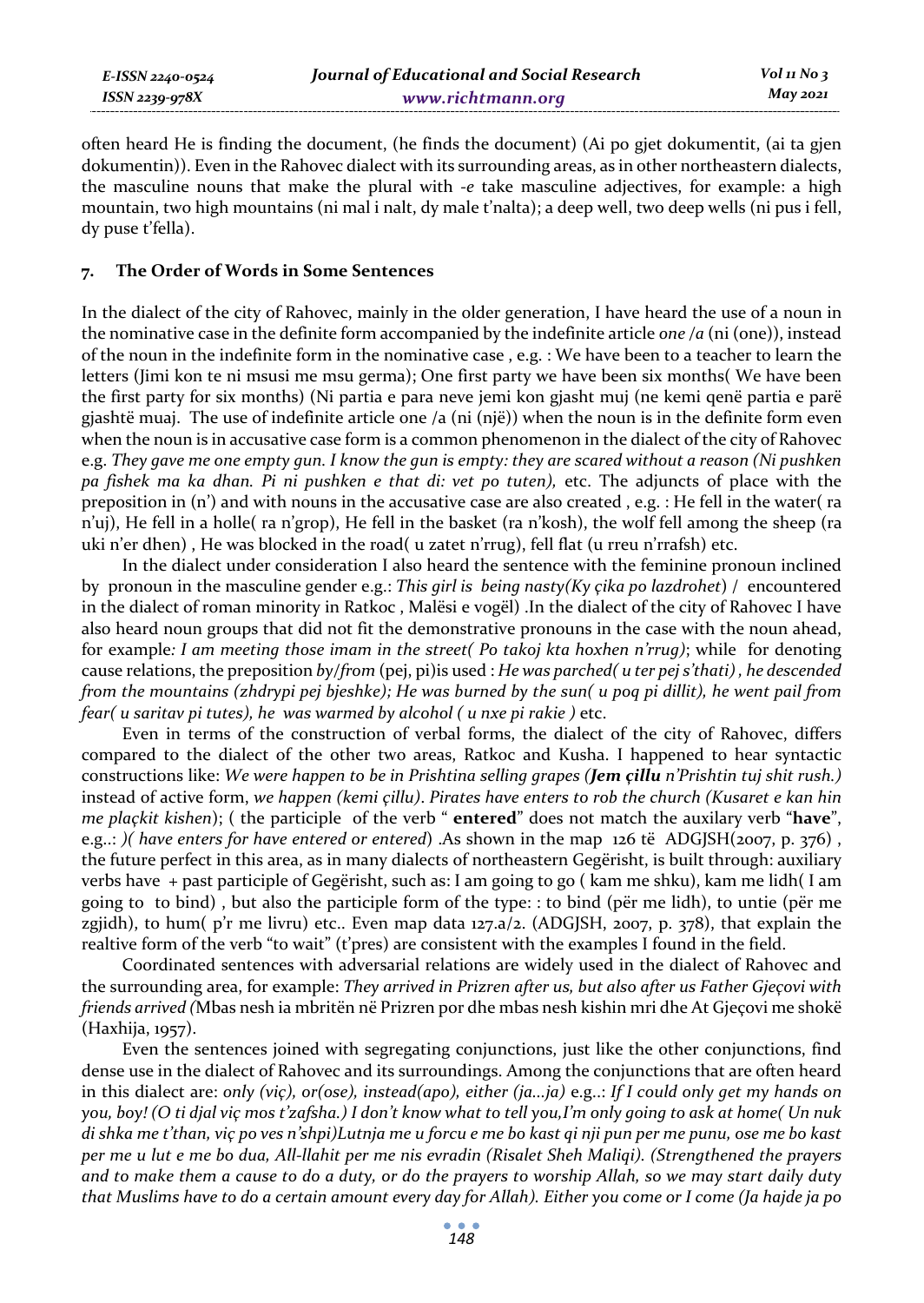#### *vij)* etc.

In the dialect of Rahovec and the surrounding area, interrogative sentences are used without the presence of the adjunct of place, in this case the speaker or lecturer is aware of the interlocutor's conclusion: *Did you go? (A shkove?) Did you work? (A punove?) Did you see? (A e pae?) Did you stay? (Aa ňejte?) Where you there? (A kee?)* 

The time dependent sentences in this dialect are constructed through time conjunctions, but also from those that are in function of time conjunctions e.g.: Before *westart daily duty that Muslims have to do a certain amount every day for Allah, we should sing this tenacity*. (Risalet Sheh Maliqi). *When I arrived home, she wasn't there (Kur erdha n'shpi s'e gjeta), We were tired to death, until we went there (Derisa kemi shku na erdh shpirti n'fyt). He humed from dusk to dawn (Ka livru pej sabahut dej n'akshom); It started raining as soon as I went out in the garden (Si dola n'oborr ia nisi shivi). As soon as he sattled, he died (Sa i bani seňet, diç.),* ect.

The dialect of Rahovec is rich in words that are related to locations, such as: *You reach for the place where you feel pain (Ku dhem dhami shkon guha).* 

In the dialect of Rahovec with its surrounding area, even the dependent comparative sentence is heard and found in the written form, such as; *Evradi pa azimet me u kendu, si namazi pa nijet nuk bohet kabull. Evrad was sung without azim, as prayer without intentions is not accepted (Risalet Sheh Maliqi).*

Of concern are the forms of foreign word formation, which are being introduced through invisible flows, such as the media. Almost every day you can hear constructions like: *I thank the citizen who gave us this information.* Instead of: *We thank the citizen who gave us this information. We phone the mayor of Prishtina*. Instead of: *We call the mayor of Prishtina*. *We are calling the mayor*. *If I am not mistaken*. Rather than: *I was wrong*. *Have a good time!* Instead of: *May you have a good time!* 

At the end of this paper we can say that the research of syntactic variation in the dialect of Rahovec must be very fruitful. This means that there is sufficient material and data for further study on these issues.

## **8. Conclusion**

By following the path of the guide for research in the field of syntax and comparing with the maps of ADGJSH we can draw these conclusions about the syntactic constructions in this linguistic area:

- 1. In general, the dialect of this region has syntactic constructions that match the syntactic data of other northeastern dialects.
- 2. The speech of the city of Rahovec, inside the city, syntactic constructions are heard which are different from other areas, due to the situation of bilingualism.
- 3. There are cases when for the same syntactic issue are heard both variants posed by the guide for syntactic research, one construction, with more frequent use.
- 4. Overall it seems that syntactic constructions are moving towards general harmonization.
- 5. Finally, we can say that young researchers can extract numerous syntactic data from this dialect, which may be of interest to dialectology and albanology in general.

Research in this area are important to define more precisely the state of applied linguistics. This proves that linguistics is a field that can be explored at any time.

## **Referneces**

Agalliu, Angoni, Demiraj, Dhrimo, Hysa, Lafe & Likaj (2002). *Gramatika e gjuhës II*. (*The grammar of language*) ASHSH. Tirana.

Gjinari, J., Shkurtaj, Gj., *Dialektologji*, Shblu. Tiranë, 2003.

- Dulaj, F. (2016). *E folmja e Rahovecit me rrethinë*.( *The dialect of Rahovec with its surrounding area*). Albanological Institute.
- Gjinari, J., Shkurtaj, Gj., Gostorani, Xh., Beci, B. (2007). *Atlasi dialektologjik i gjuhës shqipe.( The dialectological atlas of the Albanian language). Albanian Academy of Sciences. Napoli.*